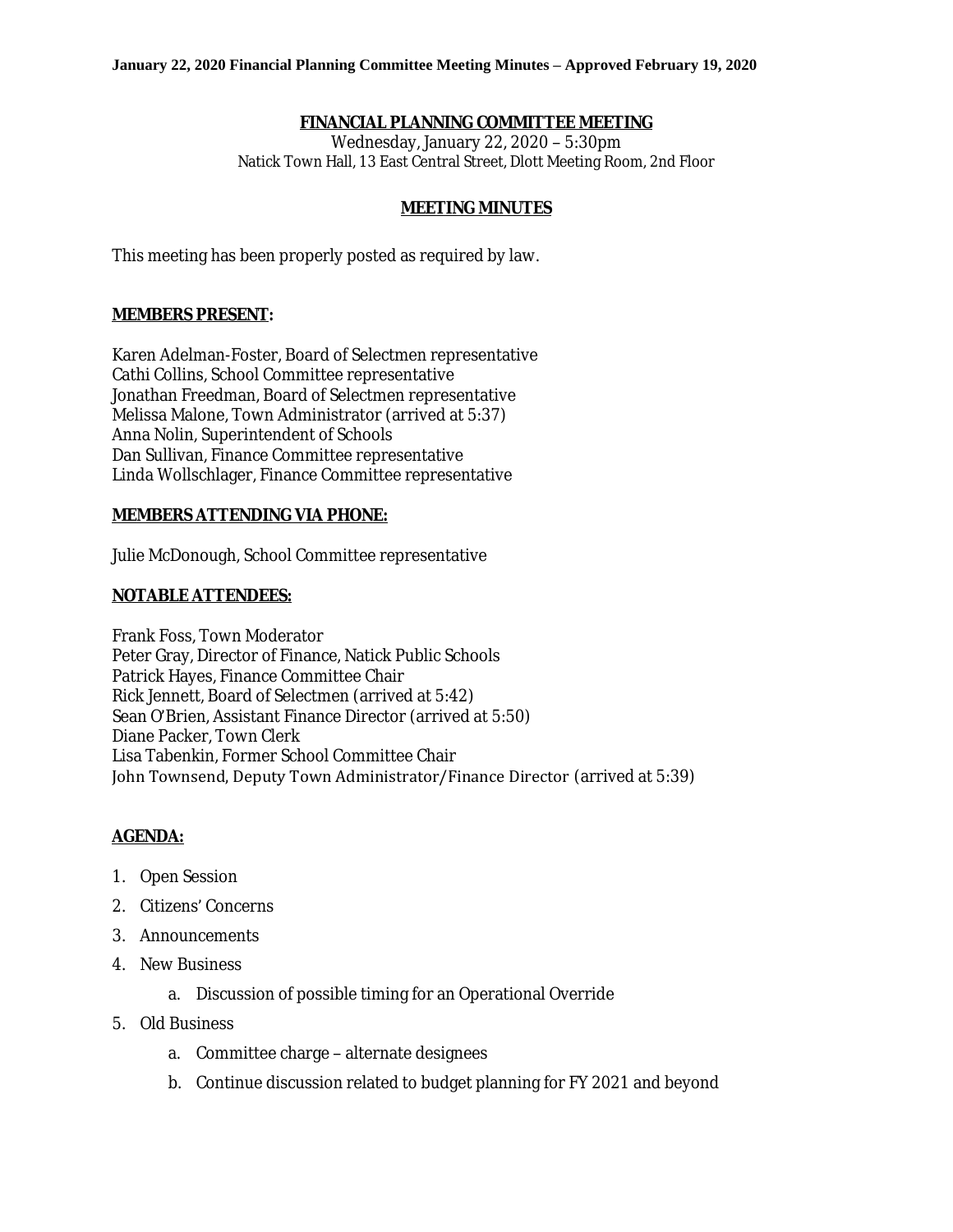- 6. Meeting Minutes
	- a. October 2, 2019
	- b. October 16, 2019

#### **OPEN SESSION**

Meeting was called to order at 5:34 p.m. by Jonathan Freedman

Ms. Collins suggested that FPC meetings be longer or be scheduled more frequently. After discussion, it was determined that future meetings would start 30 minutes earlier at 5:30 pm.

#### **CITIZENS' CONCERNS**

None

### **ANNOUNCEMENTS**

None

### **NEW BUSINESS**

Ms. Freedman stated that based on budget projections, the consensus is growing that an operational override will be needed for FY 22. He would like the FPC to provide recommendations to the Select Board by February 2020 on election timing and milestones for the November 2020 presidential election vs. the March 2021 local election. Ms. Packer pointed out that a Special Election is also a possibility, although she is not advocating for that in any way.

In response to questions from Mr. Sullivan, Ms. Packer addressed some aspects of early voting in November. We have had referendum questions on a November ballot, most recently for the Fire Station in November 2018. The early voting period has been 11 days with the same ballot used for early and election date voting. Unlike with absentee ballots, if you have voted early, there is no opportunity to call back your ballot.

Mr. Freedman asked if we have had early voting for town elections. Ms. Packer indicated no, and she will investigate what would be required. For timing purposes, ballot language must be to the town clerk's office at least 35 days before a local election. Ballots are printed locally and do not involve the Secretary of the Commonwealth (SOC). For this November's election, ballot questions would have to be to the SOC no later than August 5.

Mr. Sullivan pointed out that many more voters participate in November elections. Local elections in March with overrides have higher turnout than those without overrides, but not as many as November elections. Examples discussed included Kennedy Middle School (March 2018, 25.1% turnout), Natick High School (March 2010, 37.8% turnout), March 2017 (no override, 9.7%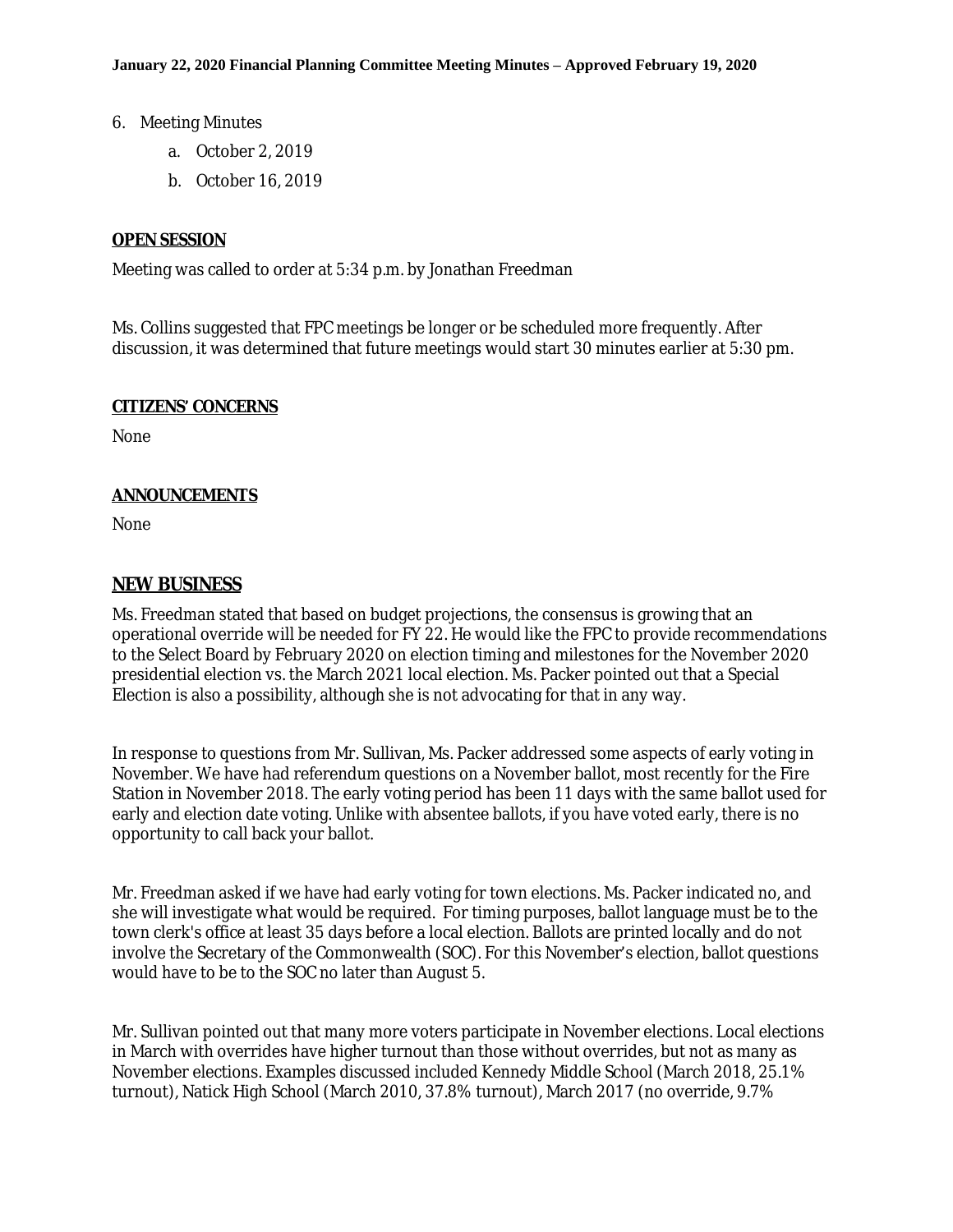turnout) vs. November 2016 (presidential, 84.3% turnout) or November 2018 (state, 74.5% turnout).

Some considerations discussed included: would an override get lost in the noise of a November election, does increased turnout favor an affirmative vote, would there be enough time to educate voters, would Town Meeting end early enough in spring to have time to determine the override amount, would there be enough time to hear from the community about what they want?

Mr. Hayes provided an overview of alternative ballot question concepts. A menu override has separate questions for funding requests (DPW, schools, recreation etc). Each option would pass or fail independently. A pyramid override has multiple ballot questions involving tiered funding amounts with the same purpose, with each higher tier building on the previous one. If multiple questions pass, the one with the highest dollar amount prevails.

Ms. Malone indicated that the override timing is a political decision and there's never an optimal time. For a November election, Spring Town Meeting would have to be finished early in order to have the FY21 budget finalized. Mr. Foss pointed out that a Special Town Meeting could be structured to hold the non-financial articles to facilitate an earlier end to Spring Town Meeting.

Ms. Collins pointed out that the planning for the previous operational override started in January for an election in March 2008 of the following year.

Mr. Friedman stated that the recommendation made by the FPC will only be a starting point for the Select Board discussions. Ms. Packer noted that an operational override only needs a majority vote of the Select Board.

The timing discussion will be continued at the next FPC meeting. Members were encouraged to read the Division of Local Services (DLS) regulations on Proposition 2 ½ ballot questions. The town administration was asked to assess if November is doable given the thorough analysis that needs to be done, assuming an early end to Spring Town Meeting. Ms. Malone suggested that the school administration will also need to be involved. Ms. Nolin remarked that some of the options discussed such as the pyramid ballot question concept will take more time to bring together.

## **OLD BUSINESS**

Ms. Collins/Ms. McDonough wanted clarification on whether the FPC alternative should be a School Committee member.

## **MEETING MINUTES**

Motion to approve January 8, 2020 minutes:

| Moved/Motioned by: | Ms. Collins        |
|--------------------|--------------------|
| Seconded by:       | Ms. Adelman-Foster |